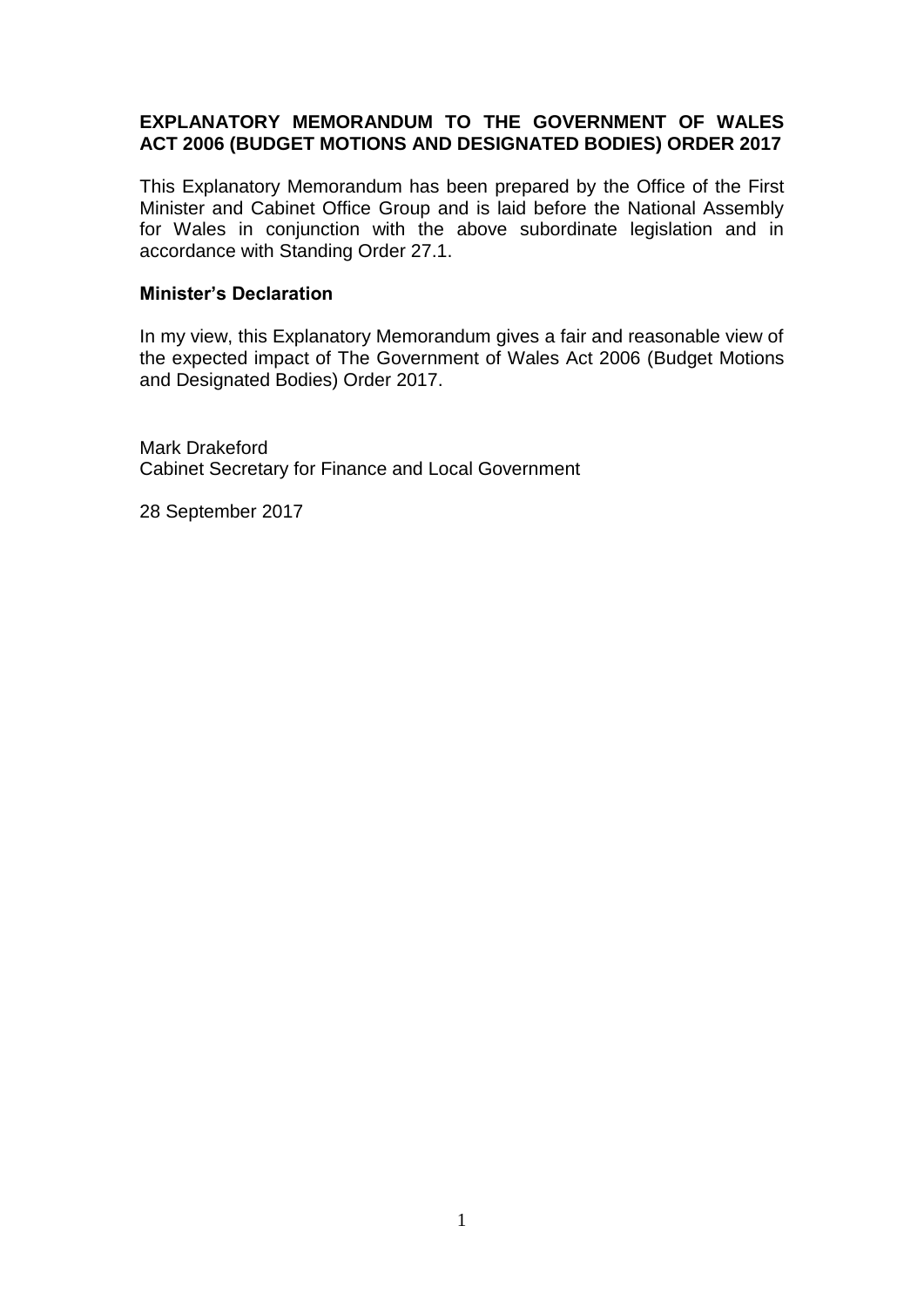### **1. Description**

1.1The Government of Wales Act 2006 (Budget Motions and Designated Bodies) Order 2017 ("the Order") designates bodies in relation to the Welsh Ministers. The purpose of such designation is so that information relating to the resources expected to be used by such bodies can be included within a Budget Motion.

#### **2. Matters of special interest to the Constitutional and Legislative Affairs Committee**

- 2.1 Section 126A(9) and (10) of the Government of Wales Act 2006 ("GOWA 2006") provide for the Order to be subject to either the affirmative or the negative resolution procedure.
- 2.2 The Cabinet Secretary for Finance and Local Government is of the view that the Order be subject to the negative resolution procedure as there are no factors indicating the use of the affirmative procedure. The Order designates bodies for the purposes of including within a Budget motion, information relating to the resources expected to be used by those bodies. Inclusion of the resources of the designated bodies within the Budget Motion will minimise alignment discrepancies between the Budget, Budget Motion and consolidated accounts, but will have no effect on the resource limits of those bodies. The subject matter of the Order can therefore be regarded as administrative as the effect on the Budget will be presentational.

### **3. Legislative background**

- 3.1 This Order is made by the Welsh Ministers in exercise of the powers conferred on them by section 126A(2) and (3) GOWA 2006. This is the second Order made by the Welsh Ministers under these powers. The first Order was made in November 2016 (S.I. 2016/1096 (W.260)).
- 3.2 In accordance with section 126A(6) GOWA 2006, the Welsh Ministers have consulted, where they think it appropriate, with HM Treasury.

# **4. Purpose and intended effect of the legislation**

### **Background**

4.1 In March 2015, the Finance Committee of the Fourth Assembly recommended, as part of its inquiry into Best Practice Budget Processes, that "the Welsh Government work closely with the Wales Audit Office to help ensure that the alignment of the budget and the Welsh Government's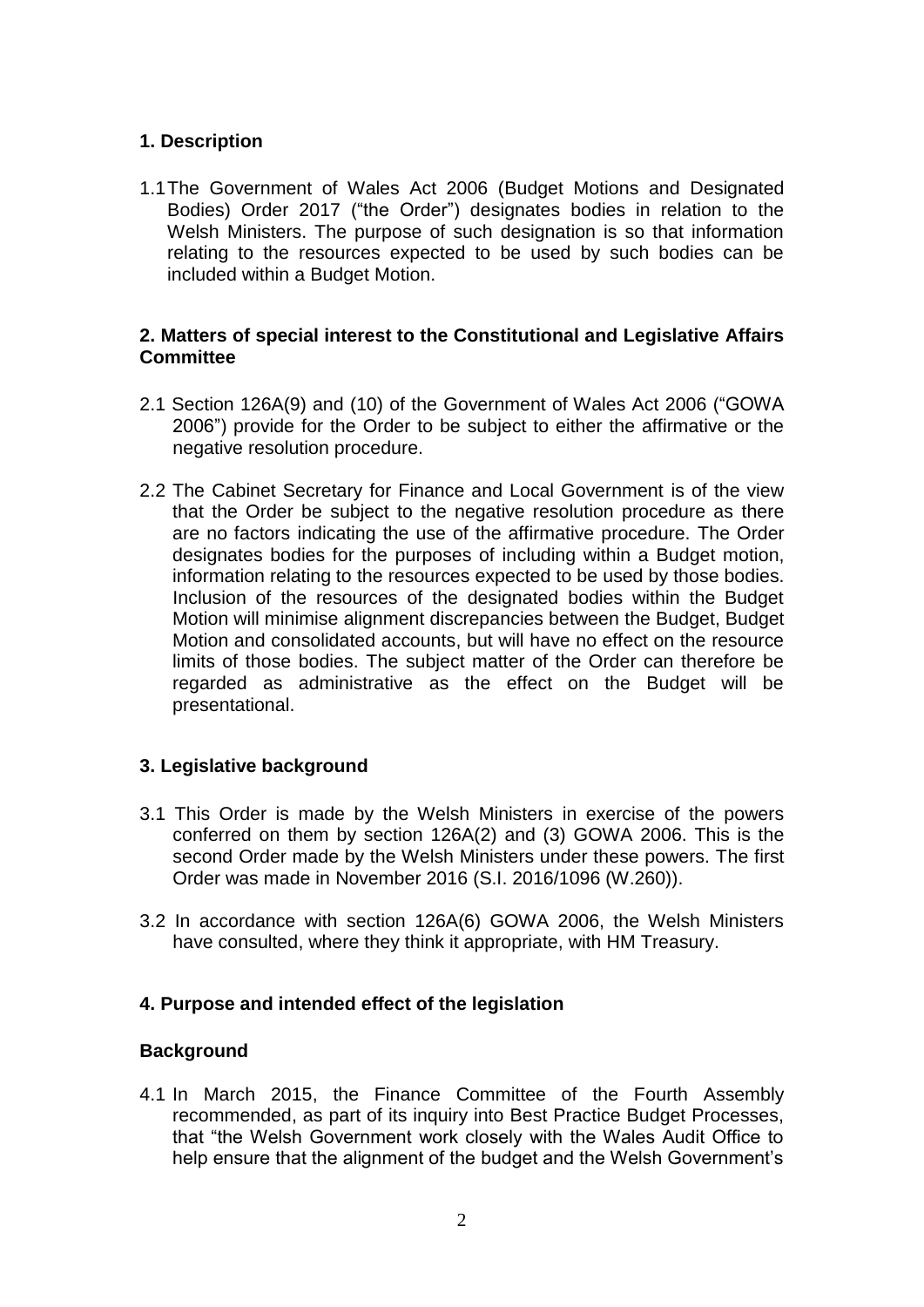accounts with the Treasury's budget boundary is completed timeously and successfully".

- 4.2 Under current arrangements, there are 3 main documents which set out the financial position of the bodies funded by the Welsh Consolidated Fund;
	- the Budget to plan, monitor and control income and expenditure;
	- the Annual Budget Motion (ABM) to gain Assembly approval for income and expenditure; and
	- after the year end, the Consolidated Accounts, to report and account for income and expenditure.

The boundaries of each of these documents i.e., the income and expenditure of the bodies which are included, differ for each causing misalignment and, accordingly can make it difficult to understand the links and inter-relationships between them. This can lead to a lack of transparency and understanding of the Welsh Government public expenditure.

- 4.3 The Annual Budget Motion voted by the National Assembly for Wales was aligned to the Welsh Government core account boundary. This was a different boundary to that used for the Welsh Government Consolidated Accounts and was subsequently different again to the boundary used for the Treasury Budget. The first phase of alignment partially corrected these differences.
- 4.4 Alignment ensures, so far as is reasonably practical, that the Welsh Government's consolidated accounts use the same boundary for the Annual Budget Motion as that used by HM Treasury for the control of public expenditure. Alignment will mean that the scope of the main control mechanisms is consistent.

### **Purpose**

4.5 The Order designates specified bodies in relation to the Welsh Ministers for the purpose of including within a Budget motion the resources expected to be used by those bodies.

# **Effect**

4.6 The designation of the bodies in the Order will allow closer alignment of the ABM to the existing Welsh Government Consolidated Accounts Boundary. The resources expected to be used by the designated bodies can therefore be included within the ABM replacing the cash funding they receive.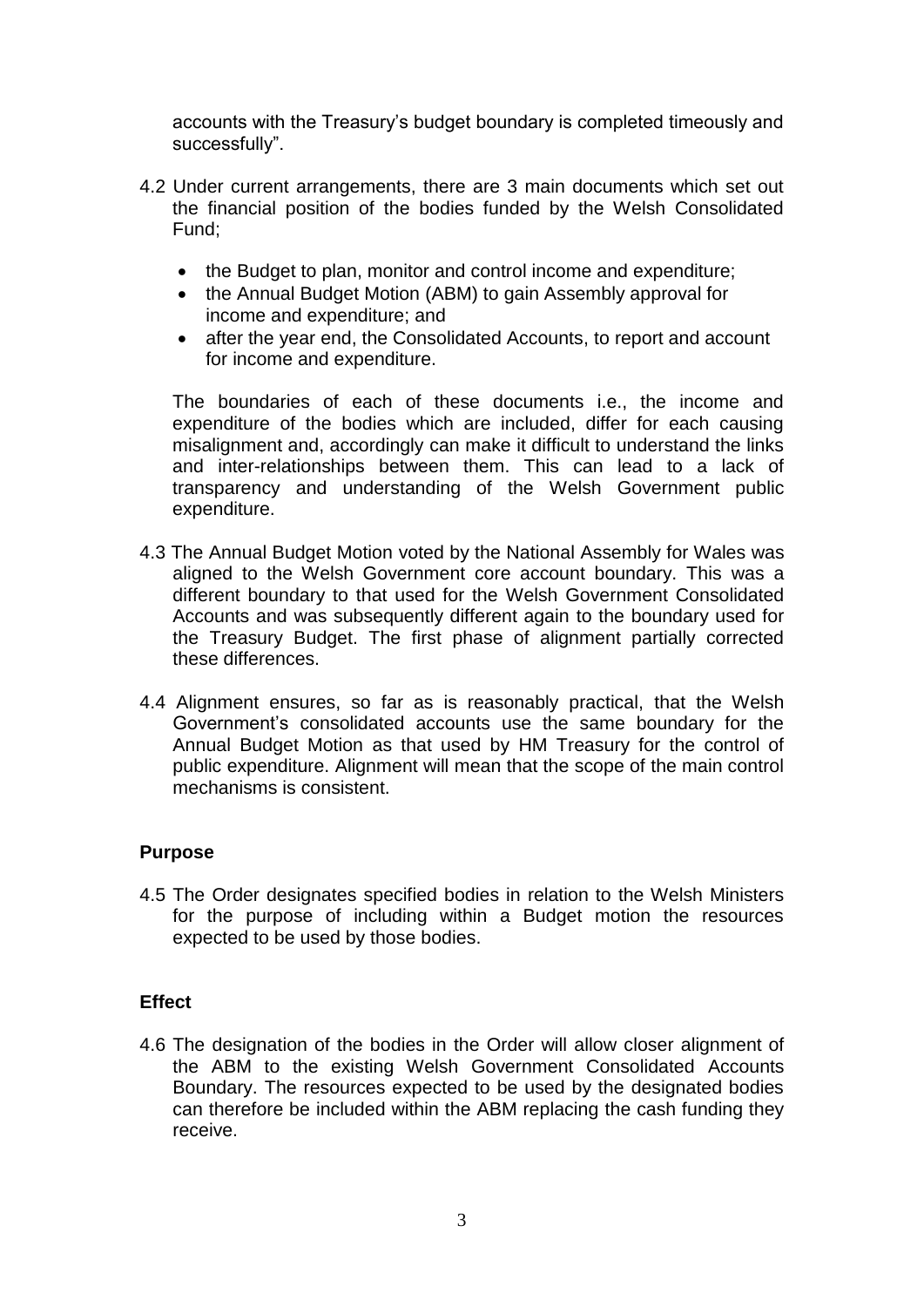- 4.7 The Order, therefore, aligns the HM Treasury budget boundary to the Budget Motion and the Welsh Government Consolidated Accounts, enabling expenditure to be more easily tracked through the Budget Motion and Consolidated Accounts process. This will provide the benefits of increased transparency and understanding of Welsh public expenditure, making it easier for the Assembly, and the wider public, to understand and challenge spending plans and outturn. In turn, this should contribute to better involvement and awareness of public expenditure in Wales, therefore, indirectly contributing to well-being goals.
- 4.8 The Order leads to a more efficient approach to the impact on scrutiny of the ABM by the Finance Committee and the consolidated accounts by the Public Accounts Committee as variances between budget and outturn will be more consistent. In addition, the number of reconciliations required within the schedules supporting the ABM will be reduced.
- 4.9 There would be no impact on the MEG budgets and limited impact on preparation of the consolidated accounts.
- 4.10 The Order does not amend or consolidate any other piece of legislation.

### **5. Consultation**

- 5.1 The Welsh Government undertook a targeted consultation with the bodies proposed to be included in the Order, from 8<sup>th</sup> May 2017 to 31<sup>st</sup> July 2017.
- 5.2 Those responding to the consultation were generally supportive and there were no objections to the principle of designation and alignment.
- 5.3 As a result of the consultation, the Order contains bodies that are considered for consolidation within the WG Consolidated Accounts and are classified to the Central Government Sector.
- 5.5 HM Treasury were consulted in accordance with section 126A(6) GOWA 2006, where a complete list of bodies proposed to be designated was provided.
- 5.6 A third phase of alignment is planned for 2019/20.

### **6. Regulatory Impact Assessment (RIA)**

6.1 A Regulatory Impact Assessment has not been prepared to accompany the Order; it is not expected to impose any cost on business, local government or the voluntary sector. This is consistent with the Welsh Ministers' Regulatory Impact Assessment Code for Subordinate Legislation.